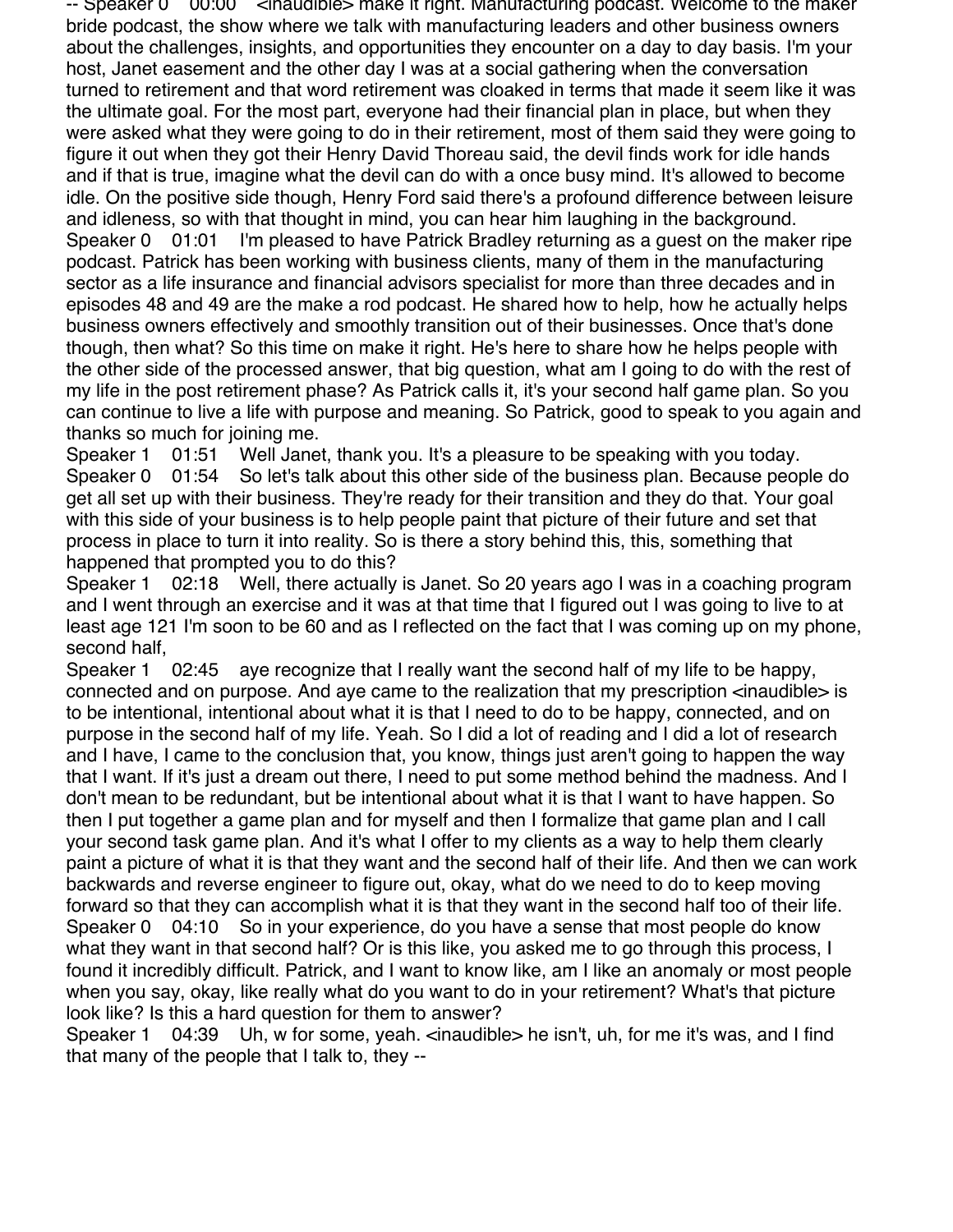-- may have a general idea of what they, you want to do. Particularly business owners. I think business owners have a better idea of what it is that they want to do in the second half of their life.

Speaker 1 05:06 They, they don't. Okay. And again, we're generalizing here. Many of, many of them don't have as clear of a picture as they would probably one to have moving forward. And, and that's what I wanna do. I want to help clear up that picture. Um, so, so that the business owners are able to, yeah, no, leave their business on their terms and do what it is that they want to do. Moving forward. Oh, I have a friend who's a retirement coach, a certified retirement coach. And so his name is Tony. And so Tony focuses on helping people plan for the transition into retirement. Nothing to do with finances, but, but it's what are you going to do with your life too? Give yourself meaning. Give yourself a reason to get up in the morning and stay engaged then and make an impact. And he made a comment that stuck with me and he said, many people realize to recognize what it is that they want to retire from.  $\langle$ inaudible $\rangle$ Speaker 1 06:12 don't give enough thought to what they want to retire. Okay. And what I want to do in my process is kind of selfishly, I want to no and clearly understand what's the picture that the business owner has for their future for themselves, their family, their business, their community, and whatever's important to them. And then once we're able to mold that picture or that for that vision, I'm going to encourage my clients to share that with their other advisors so that everybody's on the same page singing out of the same hymnal so that we can collectively collaboratively give advice that's going to be meaningful to the client so that they can make smart decisions for themselves and be happy moving forward.

Speaker  $0$  07:00  $\leq$  inaudible I guess this is something, and I could be wrong on this, but this is something that has been happening over the last few decades because people are living longer and as you jokingly said, you're going to live to be 121 or something like that. Right? So Speaker 1 07:18 Janet, Janet, Janet. I'm dead serious.

Speaker 0 07:22 Okay, good for you. But I mean like you think about it in the past we worked physically and it, I mean people's lifespan just wasn't that long. Now there are people that are living into their one hundreds and well into their nineties and they're active and their brains are active and they need something to do. So you really have to sit down and think about this and you've done this scorecard that helps people look at where they are in that process and how they can get to that end goal. Do you want to explain that scorecard and how that process works?

Speaker 1 08:00 Sure. So the scorecard and eh, I have to, uh, uh, put off footnote or full disclosure, I didn't come up with the idea of the scorecard, but the idea comes from Dan Sullivan and the strategic coach program. But the, the content of the scorecard that I use is unique to my experience in working with business owners over the last, okay, 35 years or so. And it's, it's really the, the mindsets that belonged to <inaudible> the clients that really want to tee up the second half of their life to, to be happy, to be connected and to, to be on purpose. And so it's, it's a way to quantify experiences that are typical to those business owners that they want future to turn out really the way that they, that they want to. And I, I use it at the forefront of my process first day as a way to find out is there alignment? Somebody might read my scorecard and say, well, this is a bunch of hockey puck. I don't, I don't like this. Well, if that's the case, then obviously I can't be such service to that individual. On the other hand, somebody that reads the scorecard completes the scorecard and sees where they have been doing well in their life. We can congratulate them and they will also see where there are opportunities. Four advancement and we can help them improve their score.

Speaker 1 09:39 <inaudible> we use it as a barometer. Uh, I like to use it as a way to keep me accountable. Am I doing what I need to do to help my business on our clients, continue to move forward in the direction of their dreams and accomplish their overall goals and objectives. And I want my clients to use it as a barometer or a scorecard to make sure that they're paying attention to --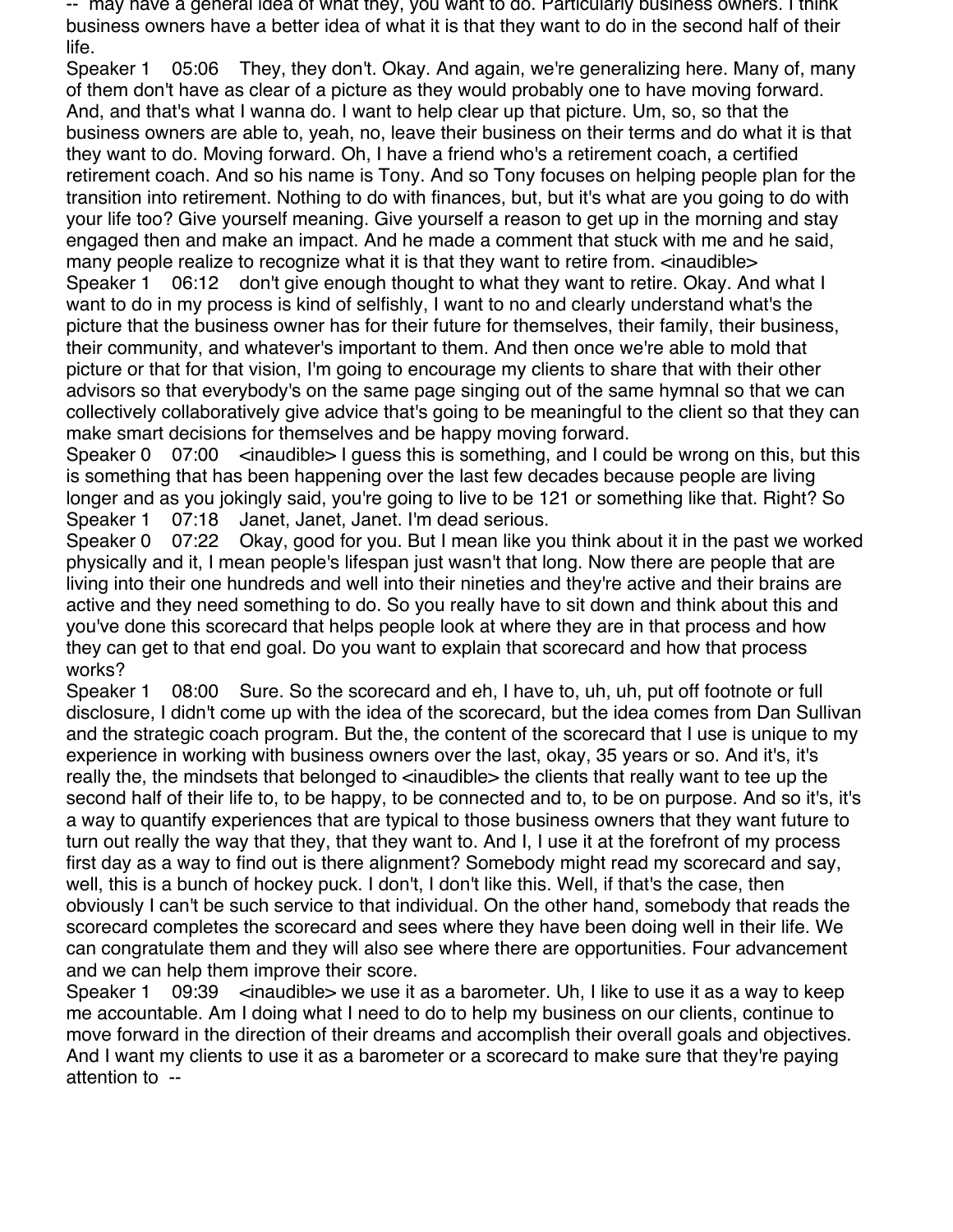-- those few things that are going to help them people forward.

Speaker 0 10:03 <inaudible>. Okay. So let's walk through this process and let's say that I'm a 62 year old owner of a mid size manufacturing company. I'm married, I've got two grown kids, couple of grandchildren. I believe I have a business transition plan in place so I don't have to worry about that. So, um, what would, should that sort of business transition plan look like to actually be effective? Because I know that you have said in the past that people think that they have a business transition plan in place, but when you actually look at it, it isn't really an effective plan. So just give us a picture of what that business transition plan should look like to be effective.

Speaker 1 10:42 Okay. So let me just take one step back and let's try to define transition plan.

Speaker 0 10:49 Okay. Quick story.

Speaker 1 10:50 I had a client, I had a client who was um, this was a family business.

Speaker 0 10:56 Okay.

Speaker 1 10:56 Uh, he was first generation and his intent was to sell the business to second generation. And his idea of a transition plan was there was a buy sell agreement, there was some life insurance to fund the agreement. And he knew who the successor was going to be, who's going to be his son, and that was his idea of the transition plan.

Speaker 1 11:24 When we look under the hood, the reality of it was the sun never saw the corporate checkbook, never saw the corporate financials. I had been working in the business for a number of years, knew the business, understood the business, and luckily that transition plan, did it work out? There were a couple of bumps as you might expect it in the beginning, but I'm not suggesting that that be the definition of a transition plan. What I'm talking about is a plan in writing. It's going to identify when you as the typical 62 year old owner of this midsize manufacturing company when you want to leave and we need to identify what is your definition of leave mean, and then the second step is we need to identify the value. Are you going to get the value of the business that you may need or that you want and who is the successor of your choice? <inaudible>

Speaker 1 12:31 no transition plan can be considered a success if it does not provide you as the business owner with the financial security for the remainder of your life and your family's life. So in a nutshell, that transition plan needs to identify when you want to leave for the money you need to the successor you choose. Yeah. That gives you the financial security you need for your life. Perfect. That makes sense. Yes. So perfect. Did you have something to add there? I did not know. Okay. Okay. So if I have that transition plan set up the way you see it, that you say it should be, what do I personally need to be thinking about? So that day one of my retirement is a positive experience. And I'll share just a quick story here. I went to a retirement party last week with a friend and um, it was actually a day or two after the retirement was or the retirement had started.

Speaker 1 13:29 But my question was what was it like to work at wake up on that first morning of retirement? And this person said, I didn't know what to do when I got up and I actually shed some tears because I was kind of at a complete loss as to Oh, you know, so like what has to be in place? So that very first day isn't one of those <inaudible> well, uh Oh, a couple of things need to be in place. One is obviously the individual you were speaking with did not have that picture of what it is they wanted their future to look like. That's where they left their business. <inaudible> so you know, kind of ties in with a previous episode that you had. Kevin spoke and he was talking about his five priorities and as I recall, they were Oh, family fitness, finance friends and fund and foundation.

Speaker 1 14:30 And he had a description of each one of those. And Mmm. As I <inaudible> Kevin explaining his five principals, I was kind of coming up with a mental image of what that might mean for, for myself. And then, you know, also you had Steve Pulaski on episodes. It was in the late seventies 77 and 78 I believe, where the episodes, and he's talking about, you know, before you can transform your business, you need to transform your own thought process. And so if I tie it into the but we're model 62 year old business --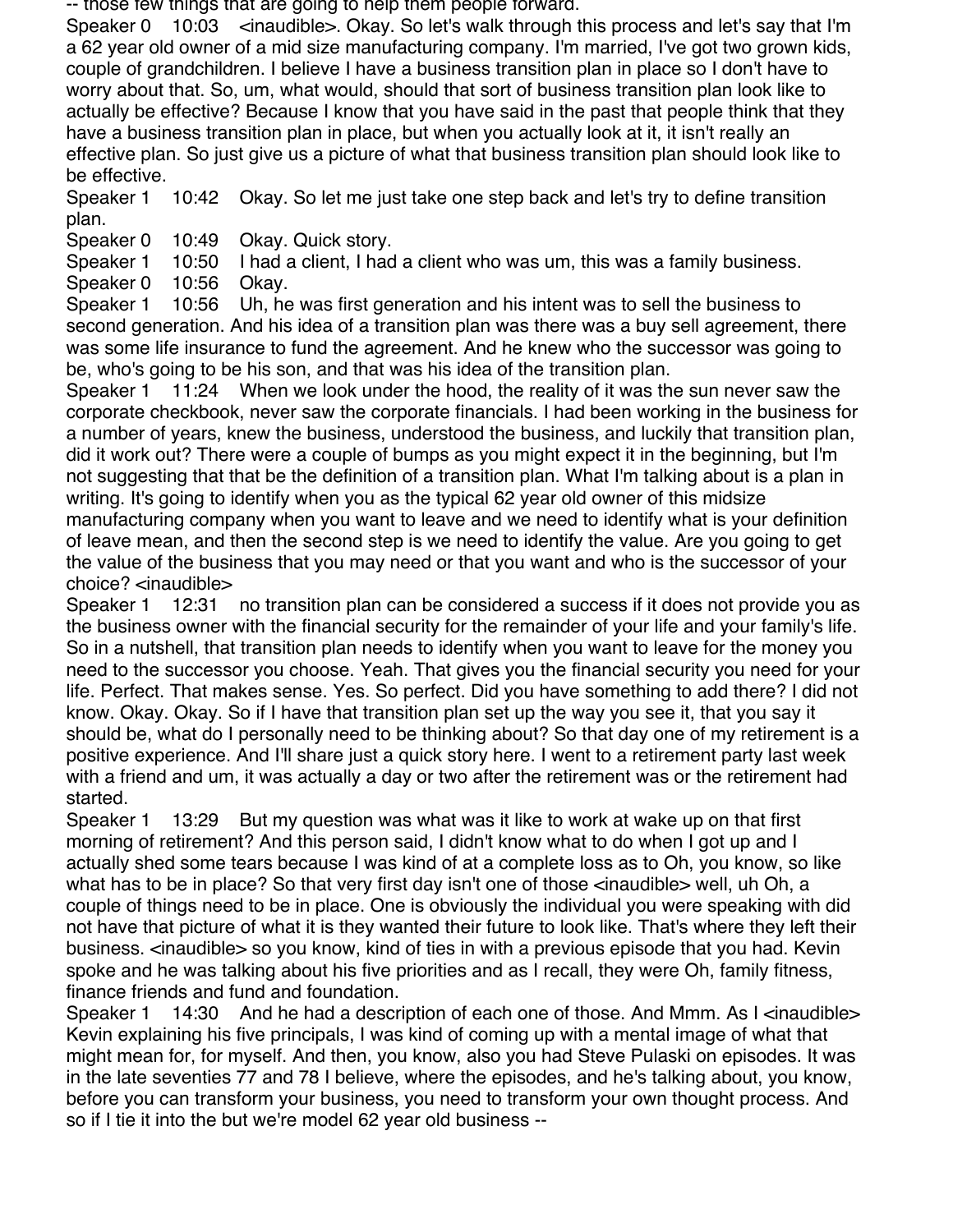-- owner who is trying to tee up their life for retirement, what needs to be in place? Well, number one, what is that vision of your future? What do you want to do? I mean we can only golf and hunt and fish and well it's tough so many times, but what is it that you're going to do to wake up in the morning to give yourself a sense of meaning, a sense of direction, a sense of purpose. Speaker 1 15:33 And so, so that's one thing that comes to mind that needs to be in, in place. And then the second thing is whatever that transition plan is, again, it's not going to be successful unless it gives you the financial security that you need day one for the rest of your life. But what I mean by that is I'm not a big favor. So Janet, if you're the business owner, I'm not a big favor in coming up with a game plan where <inaudible> as the business owner <inaudible> as the selling business owner. <inaudible> holding the note or holding the paper. Well if I'm buying the business from you, I really need to get my own outside financing somewhere somehow because you really don't want your financial future contingent upon me making a goal of the business. So what does that picture of your future and you being financials, financially secure, knowing you have cash in hand to move forward.

Speaker 2 16:39 So what are some of the stumbling blocks that are getting that get in the way here in this process?

Speaker 1 16:46 Making widgets, dealing with people you know, you know we're business owner, clients are busy and I'm, I'm in awe of the manufacturing people that you have on your past and are on your podcast and all of the moving parts that they are juggling on a daily basis. That's a common stumbling block. And another one is they may be experts in their field and in their particular business, but they really don't know what to do. They don't know what step to take first to move forward. And unfortunately in the advisor community, there's a lot of what I call silo planning going on. So the legal community is going to do their thing. The accounting community is going to do their thing. The insurance community, their thing, the merger and acquisition their thing. But seldom, I'm not saying never. Seldom is there a collaborative effort to get those advisers around the table have a clear idea, Oh, where that business owner sees themselves going in the future so that everybody can put their chips on the table and give their advice and make some suggestions as to what would be in the best interest of a, the client. Speaker 1 18:06 That's a big stumbling block.

Speaker 0 18:10 I think that you've probably seen some incidences where it has been very clear that the clear vision wasn't there. And <inaudible> you can probably share some horror stories about how this can go horribly wrong. So can you share one with us?

Speaker 1 18:29 I have two quick ones. One would be, one would be a gentleman that left his business was uh, in retirement for I wanna say two and a half, maybe three years, and found himself, this is quote without meaning lacking purpose and wanted to get engaged and he ended up going back into the workforce as a consultant. Two, have a sense of meaning, purpose and make an impact. Okay. Another is a business owner that did really did not give ample thought to a transition plan, didn't have the advisor <inaudible> put together and he ended up selling his business for really less than the money that he really needed to float his boat for the remainder of his life. Didn't have a vision or a picture of what he wanted to do. And within a two year time period was in an entry level retail job,

Speaker 1 19:44 making some money just to kind of make ends meet, then have something to do. Wow. So I take a look at those situations and said, and say, or think had I had an opportunity to have a conversation with them and say, let's just take a step back from all of the noise. Tell me what it is that you would like to have happen after you leave your business? What do you look like without your business? What does your business look like without you? What are you going to do yourself? You're with your family. Do you want to get involved in some community activities? And let's just start to paint that picture. Let's create that vision of what it is that you would want. What's going to excite you moving forward? You know the average, so I heard a stat, so there's 10,000 individuals, baby boomers t --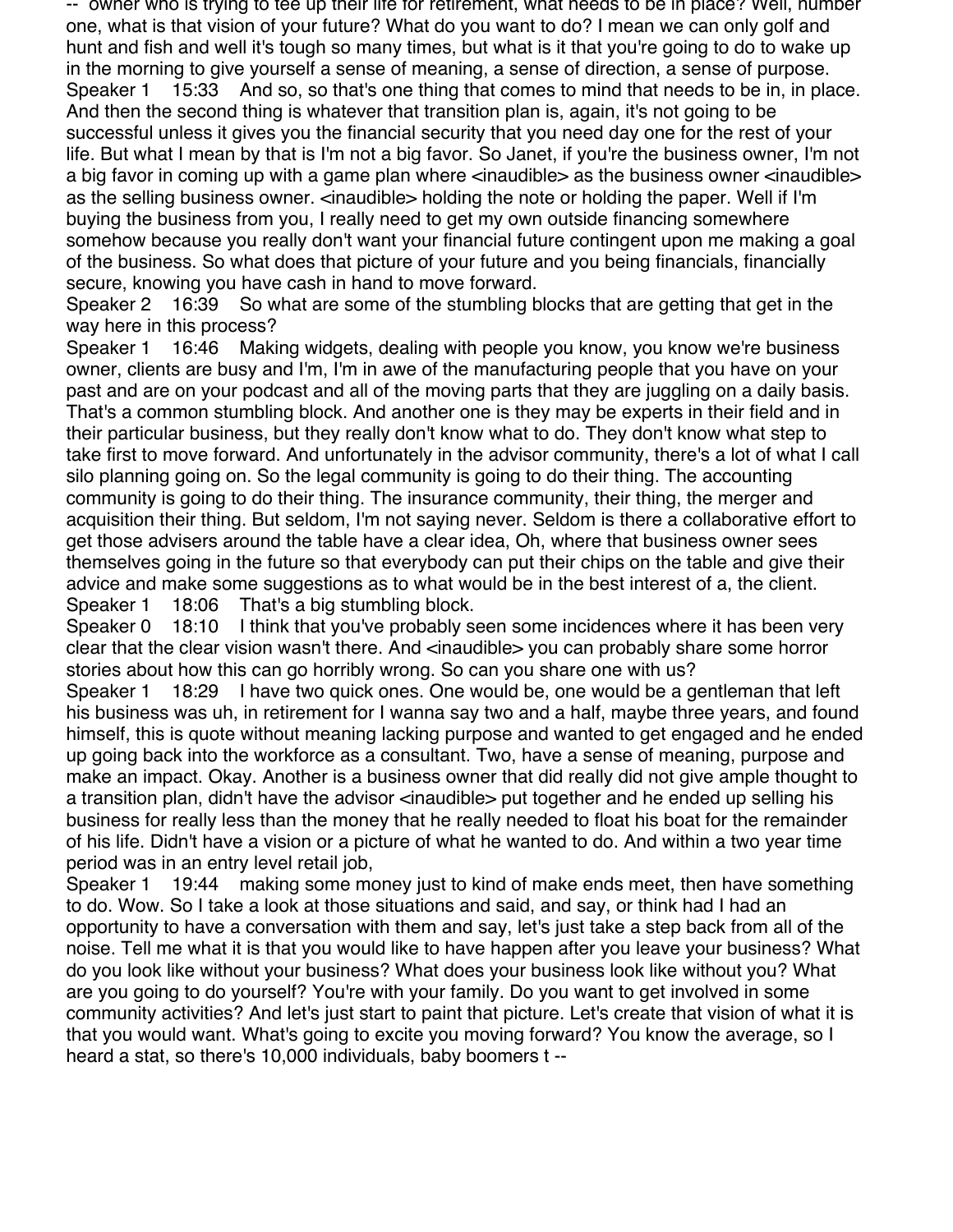-- urning age 65 every day, and the average life expectancy of a 60 year old is approximately 20 years. So now what that means is half of those 10,000 people are going to die sometime before age 85 and half of those 10,000 are going to live longer than 85 so they average is 85 Speaker 0 21:06 okay.

Speaker 1 21:07 So, okay, if you're on the average or beyond that, Hmm, those are a lot of mornings to wake up and figure out what to do.

Speaker 0 21:17 That's true. And you know what? They call them the golden years. And I've heard people say that they aren't so golden because, you know, if you don't get it right, you do worry about money. Your brain is idle and you're bored and you spend a lot of time watching TV and whatnot. And that's not really ideal. I don't think what we're all set to retire for. So let's talk about, you've given us some of the scary pictures. Let's talk about the impact that you've seen this process have when people get it right.

Speaker 1 21:47 Sure. And there are a number of those stories. Also, I can think of, uh, uh, client who, while he was actively engaged in his business, he is now in his early eighties. So for a, that's when he took over, he was second generation and he took over from his father when he was in his late forties, and in his fifties, he started to assemble his advisory team

Speaker 1 22:17 to meet on a regular basis and just talk about a number of agenda items that were important to him. And over the last probably 10 to 15 years, not every quarter, but almost every quarter, his legal counsel, yes. Accounting council, financial planner, uh, property casualty insurance folks got together and they had an agenda of items to discuss, keep track of, make progress. Yeah. Every quarter this was done. And he knew what the succession plan was going to be. He had a third generation son that was involved in the business. Second generation knew that their generation was not ready to take over the business. And so they put an incentive plan in place for a key person to stick around for, as I recall, 10 or 12 years until second or third generation was ready.

Speaker 1 23:22 And third generation has now been running that business for approximately three years. And it's going very well. And it's because they really put the time and the energy into figuring out what do they want to do and let's figure out what that strategy is and then let's execute the, the strategy on a regular basis. And my head is off to those folks. You know, they, they walk the talk, they're the ones that people are writing books about this, this is what you need to do. And this isn't rocket science. It's just takes a little time.

Speaker 0 23:56 <inaudible> that's some thought. Right. So

Speaker 1 23:59 absolutely.

Speaker 0 24:00 Yeah. So you've, you've painted a couple of scenarios there and I, I actually haven't been doing the math on the time. So when, when actually should people start thinking about this? Is it five years out, 10 years out, 15 years out or does it depend on the complexity of your situation?

Speaker 1 24:17 Yeah, that's a good question. I've, I have heard and read a number of different responses to that question all the way from about 30 days after you started your business, you ought to be thinking about this, which, and to me that seems a little bit too early. We're still trying to figure out,

Speaker 0 24:36 yeah,

Speaker 1 24:38 people flow and cashflow and all that good stuff. But generally speaking, I would say if a business owner has an idea that they would, or a thought process that they, I would like to <inaudible> exit or leave their business in five years, 10 years, then, um, generally speaking, I would start that process five to 10 years out, age 55, let's call it that. If the typical business owner age 55 sat down with an advisor who had the skill set to talk about, uh, transition planning and second half of life issues and all that stuff, and then bring in the other advisors so that there can be a collaborative team approach. That's going to be the best, best case scenario. How for those business owners who have not done that, then they are in there whether early sixties, mid sixties late sixties early seventies. Is it too late? Absolutely not. But I know what doesn't work. What does not work is too keep your nose to the grindstone, go to your <inaudible> trade association seminars, sit in on a --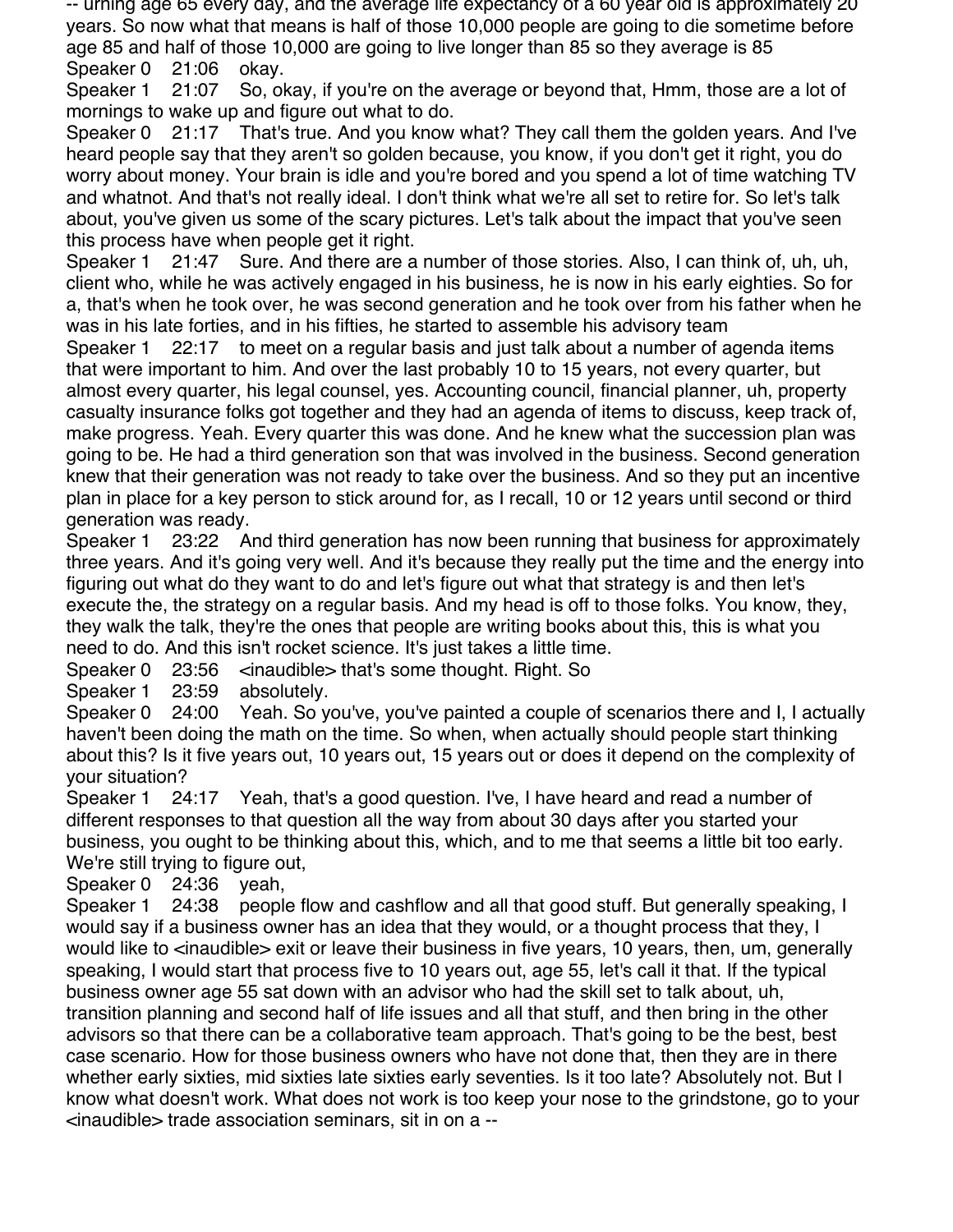-- seminar about succession planning, business continuity planning and make a couple notes. They go, yeah, that's a good idea. I should, I should do that. And then get back in the fold and get busy making widgets and putting out fires and doing whatever you gotta do. <inaudible> that plan doesn't work. <inaudible> going to take someone with some energy, someone with some passion that wants to give some direction to the business owner to go down that path.

Speaker 0 26:19 Somebody is going to ask you the right questions.

Speaker 1 26:23 Yeah, that's right.

Speaker 0 26:24 Right. Yeah. Because yeah, because you know, sometimes you sit there and you're thinking, well yeah, I want to retire and I want to whatever. But then you're not asking yourself the key questions and somebody like a third party person like yourself comes in and says yes, but have you thought about that? Oh no I haven't. Right. So let's talk about what the first, that best first step to get started is. Because I think that there are probably, um, a number of things people can think about doing as a first step. But in your experience, what's that best first step?

Speaker 1 26:57 Well, I'm going to be a little biased because I think the best first step is the first step that I suggest my clients do. And, and that would be to, um, all right, Hey, complete that scorecard exercise. And then the next step would be to answer the question. And, uh, so the title of this question is the three year question. And the question is, if we were having a similar conversation three years from today and you were looking back over those three years, what has to have happened professionally and personally for you to feel happy about your progress? Speaker 1 27:33 So the question again, if we were having a conversation, similar conversation three years from today and you're looking back over those three years, what has to have happened personally and professionally for you to feel happy with your progress and just jot down the answers to, to those questions. And then there's a, there's a great YouTube video, it's 15 minutes long and if somebody wants to Google it, the name of it is creative genius colon for some I colon <inaudible> and the author is Patty P a T T I, Debra <inaudible> and we spelled it DOB R O w Oh L ski. And she does a great job in 15 minutes of helping people. I understand a simple process to just sit back and dream about what is it that you would like in your future. And then either write it out in shorthand somehow or draw a picture of what that looks like. And then figure out what steps do you need to move forward. <inaudible> help accomplish that goal. It's a great YouTube video and again, the name of it is creative genius semi-colon. Okay. Speaker 0 28:59 And it is a great video. Yeah, I've watched it two or three times now, Patrick. And it's really effective

Speaker 1 29:06 I think. So I have incorporated that into my planning. So I put together a guidebook and um, you know, it's, uh, I'm pretty good at plagiarizing but I give credit to everybody that I'm stealing ideas from. The guidebook is, is put together. So there's, Patty's idea is in there and I used some ideas from, uh, entreprenuer coaches, uh, retirement coaches and organizational psychologist and it's really my best effort to synthesize the process of what a person may need to go through too. Identify w what's that picture of their future? Speaker 0 29:47 Yeah. <inaudible>

Speaker 1 29:48 what does that look like? And then we can reverse engineer and figure out,

okay, what do we need to start thinking about and doing today to get there? Speaker 0 29:55 You did tell me to, one of the, one of the things that you suggested for

removing stumbling blocks is to think of, you know, five or 10 experiences or things that you don't want to ever repeat again. And I thought that that was a really good way to look at it too. Because you know what, sometimes we always do as we always did and we always get as we always got and we can't figure out why. So you have to look at what, why do you keep getting this same thing and figure out how to stop that process.

Speaker 1 30:26 Right, right. Well, what I've learned in my reading, uh, is that it's much easier for us to remember our past than it is to imagine over future. And so, uh, Equis fricking ingestion of Dan Sullivan from strategic coach, he said something like, if y --